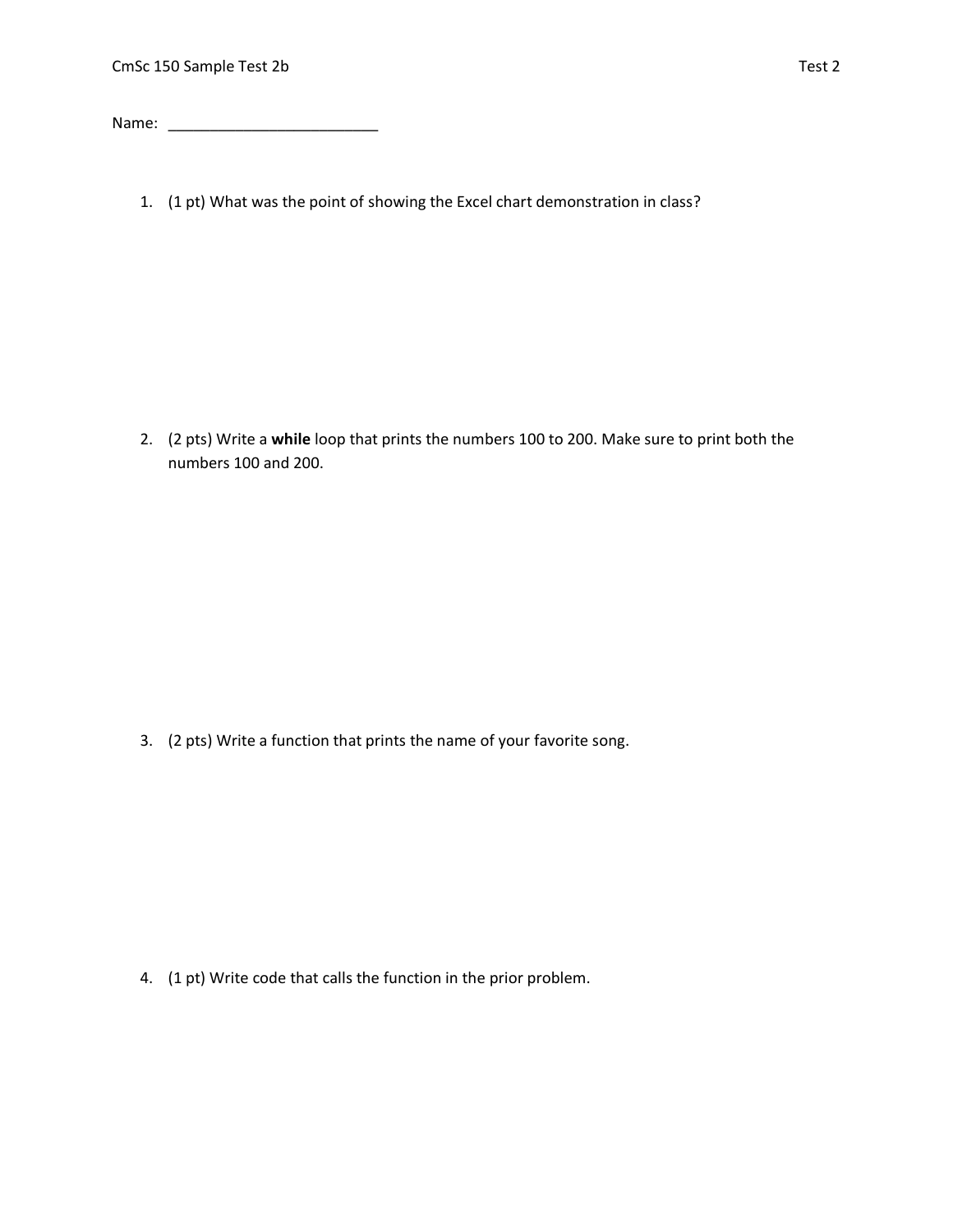5. (3 pts) Write a function that will take in three numbers, and return the largest one.

6. (2 pts) Write code that will call the function in the prior problem and print the result. Make up the numbers that are passed in.

7. (3 pts) What does this code print?

```
def f():
    print "f start"
    g()
     h()
     print "f end"
def g():
     print "g start"
     h()
     print "g end"
def h():
     print "h"
f()
```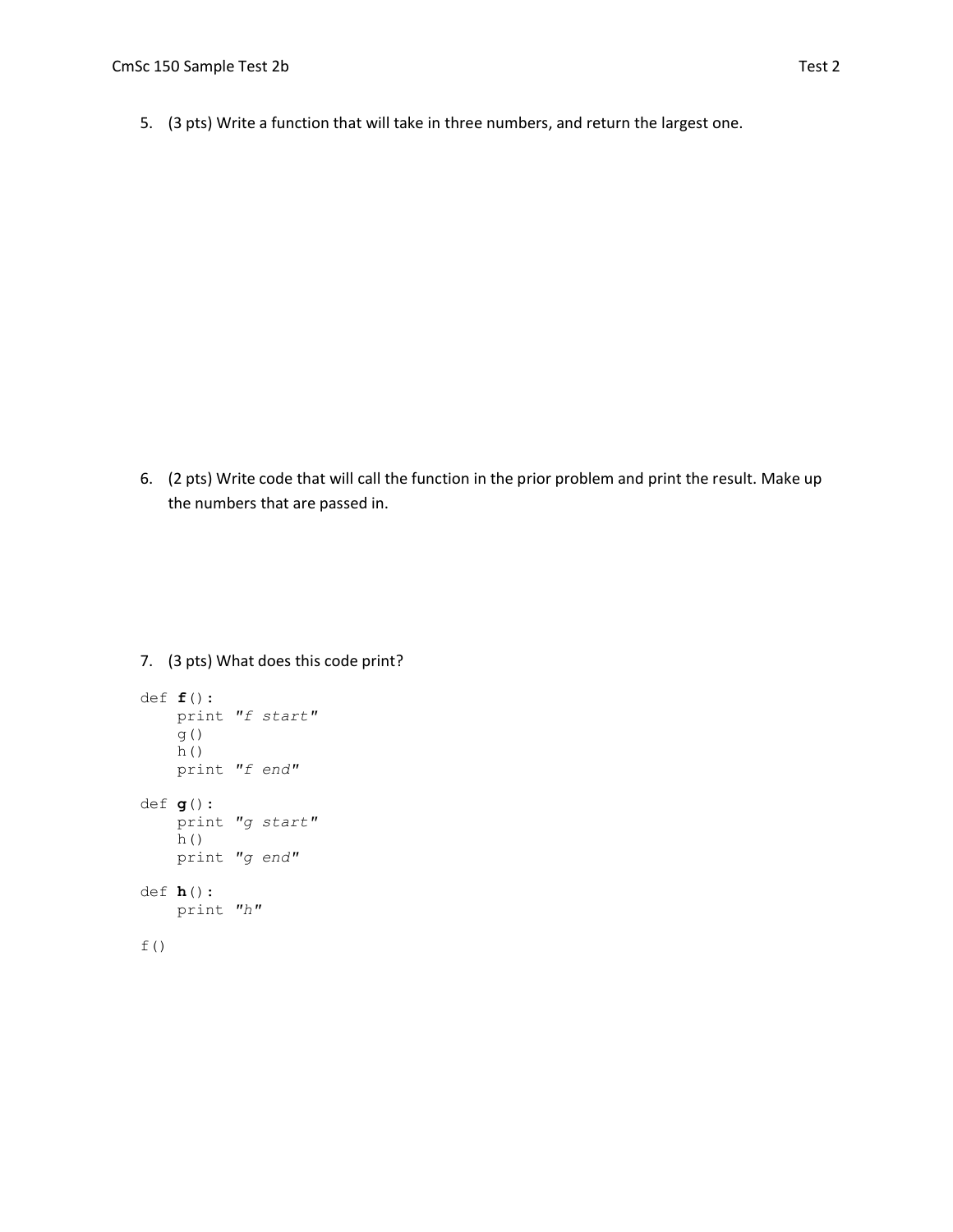8. (2 pts) What does this code print?

```
def g(x):
    print("G1",x)
   x=x+1 print("G2",x)
     return x
def f(x):
    print("F1",x)
   x=g(x) print("F2",x)
x=1print("A1",x)
f(x)
print("A2",x)
```
9. (1 pt) Explain the mistake in the following code:

def **sum**(a,b): print (a+b) print (sum(10,11))

10. (3 pts) Write a function that will take in an array, and print each element individually: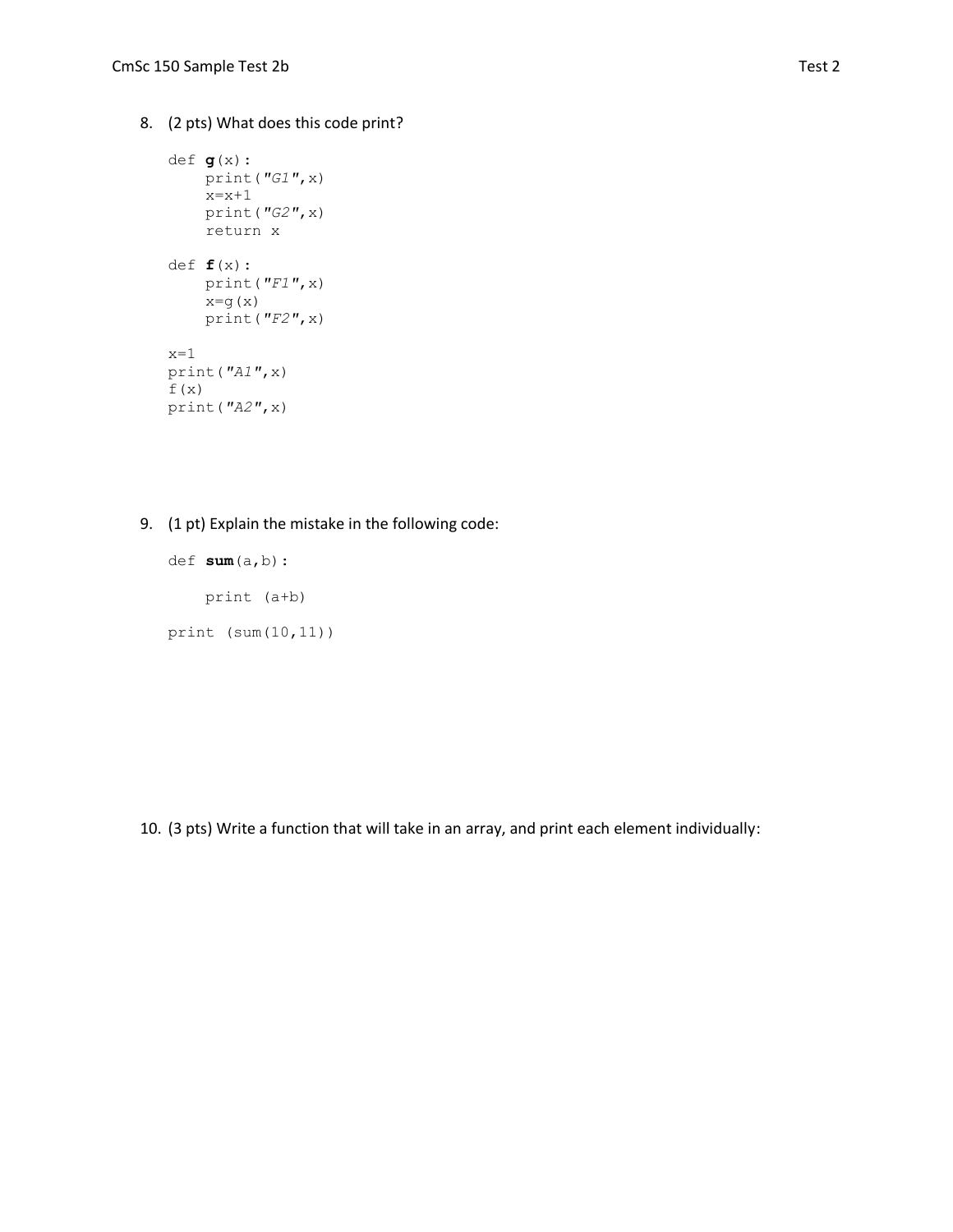11. (5 pts) Write a function that will take in an array, and return the average.

12. (3 pts) Take a look at the two blocks of code below. Explain or write out how their output will be different:

```
# Block 1
for i in range(3):
     for j in range(3):
        print ("*",end="")
     print ()
# Block 2
for i in range(3):
     for j in range(3):
        print ("*",end="")
print ()
```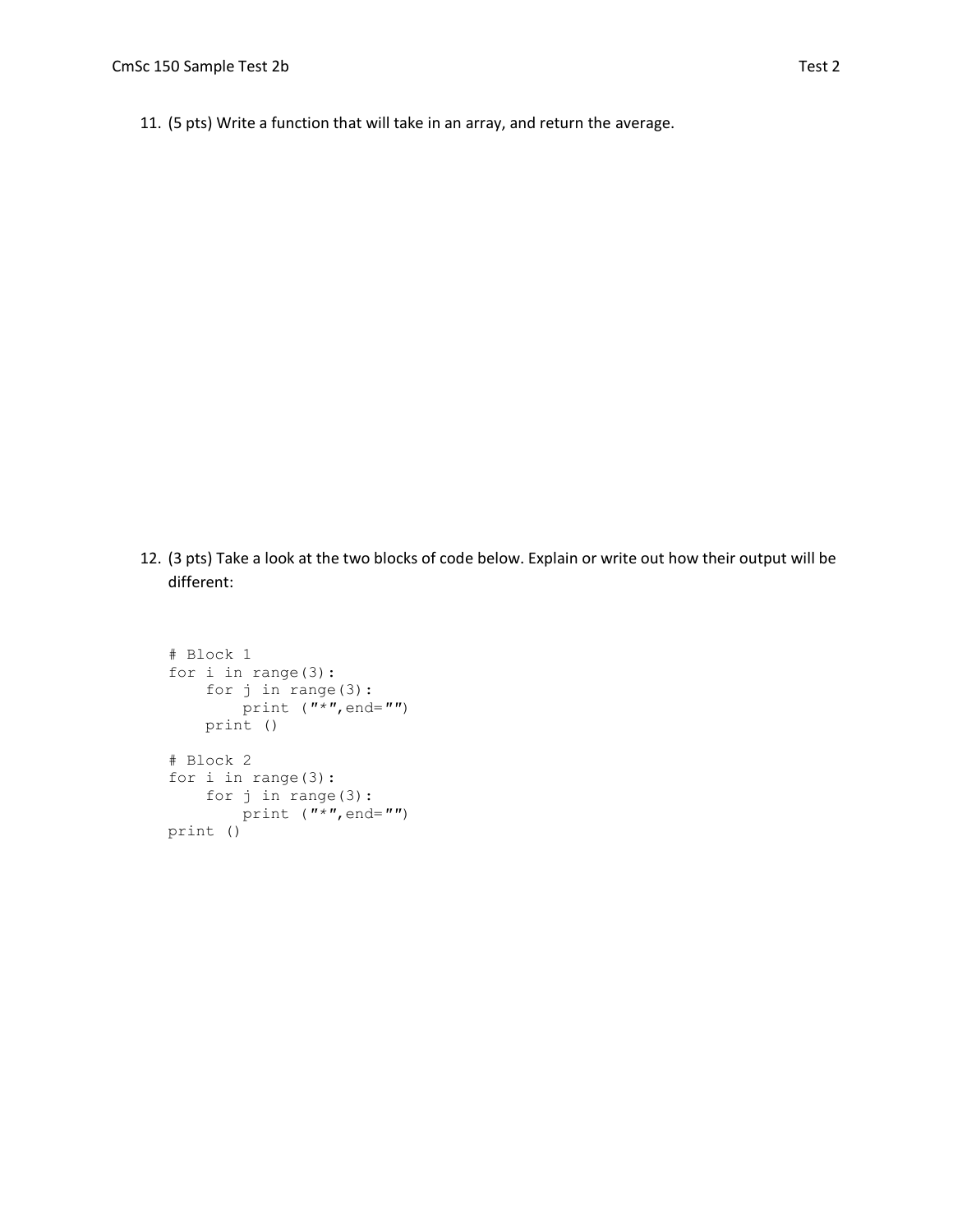## 13. (1 pt) What does this code print?

x2=[[3,4],5,[6,7]] print (len(x2))

## 14. (4 pts) There are 6 things wrong with this code. Find at least 4:

```
def reverse(text):
     result=""
     length=len(text)
     for i in range(text_length)
         result=result+text(i*-1)
         return result
text= Programming is the coolest thing ever.
```

```
print (reverse(text))
```